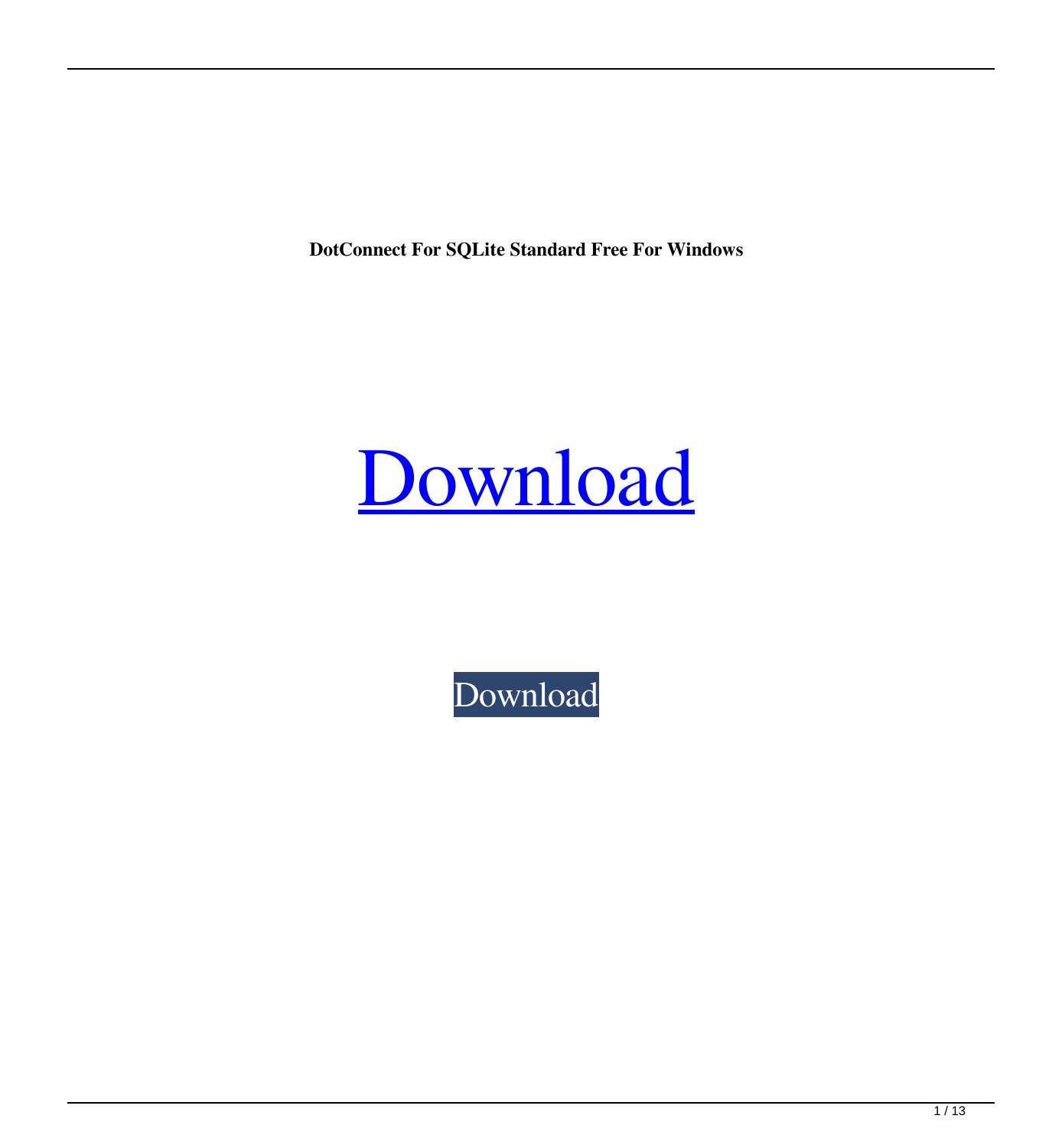dotConnect for SQLite Standard is a practical and effective data provider especially designed for SQLite, being able to build database applications with ease. Mostly intended for developers and database administrators, this ORM - enabled data provider introduces new approaches for designing such apps. Since it is compatible with the latest versions of SQLite, Microsoft Visual Studio, SQL Server 2008 Business Intelligence Solutions and even Embarcadero Delphi Prism, dotConnect for SQLite Standard provides you with complete editors in order to simplify component tweaking. Developed with wide adaptability in mind, you can use this component in WinForms and ASP.NET applications effortlessly. This way, you can make use of the entire capabilities of the SQLite engine, thus improving and optimizing your development process. As far as the ORM (Object-relational mapping) solutions are concerned, dotConnect for SQLite Standard comes bundled with intuitive and practical ORM models, here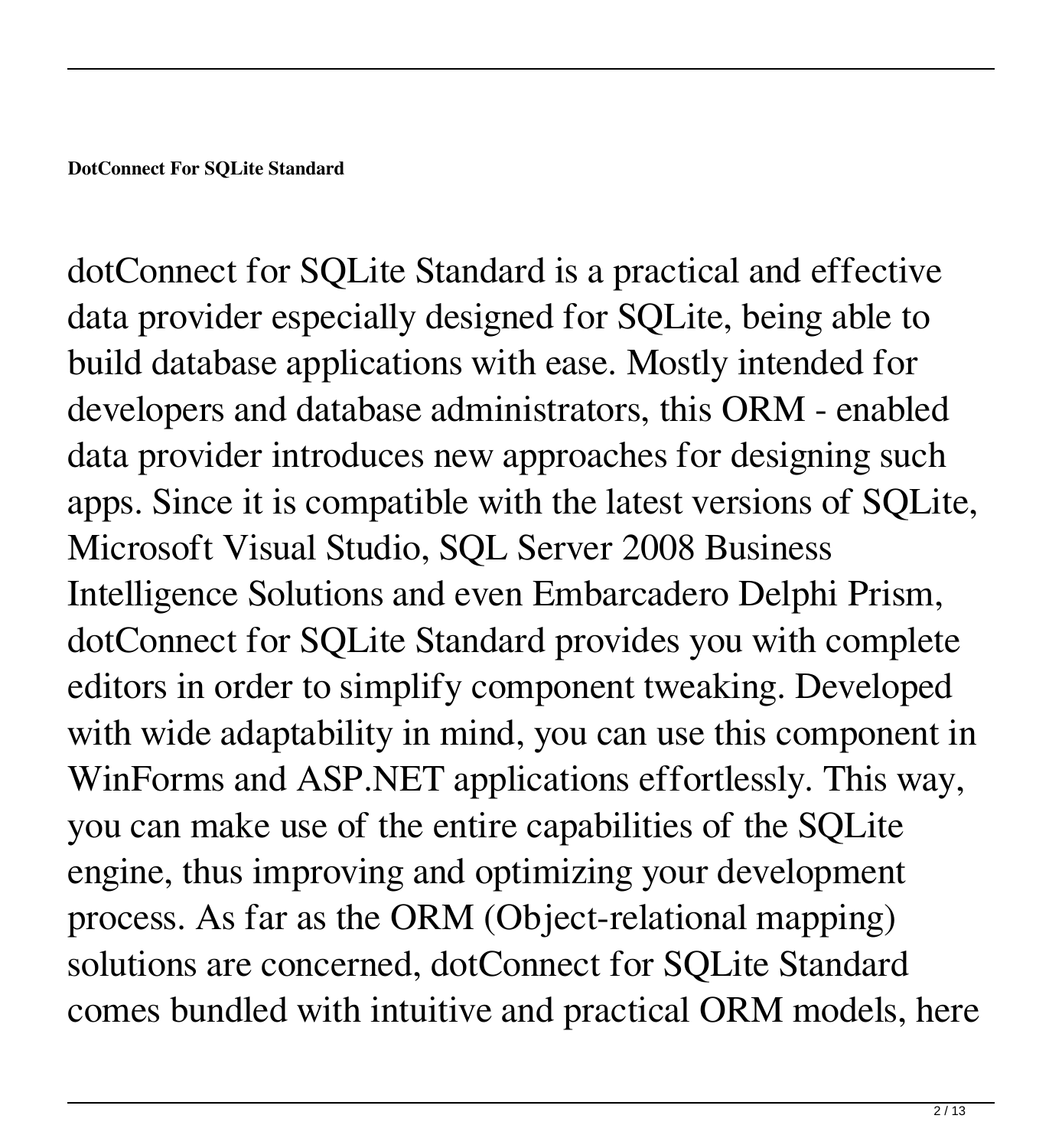referring to ADO.NET Entity Framework, NHibernate, and LinqConnect that also support SQL Server, Oracle, MySQL and PostgreSQL. On this manner, you are able to automate specific tasks such as generating SQL scripts for loading and saving objects, executing DML (Data Manipulation Language) statements in batches, and simplifying data - object conversion. Another advantage of the component is that it includes various features that help you in the development of database programs such as provider factories, connection string builders, metadata schemas and asynchronous commands, to name a few. Considering the classes that will become available after the component is properly configured, you can easily expose and read a forward-only stream of data and execute SQL statements from SQLite databases, execute different queries and monitor dynamic SQL executions. To wrap it up, dotConnect for SQLite Standard is a steady and effective ORM component that comes packed with useful features and classes worth having when you need to build and design database applications. dotConnect for SQLite Standard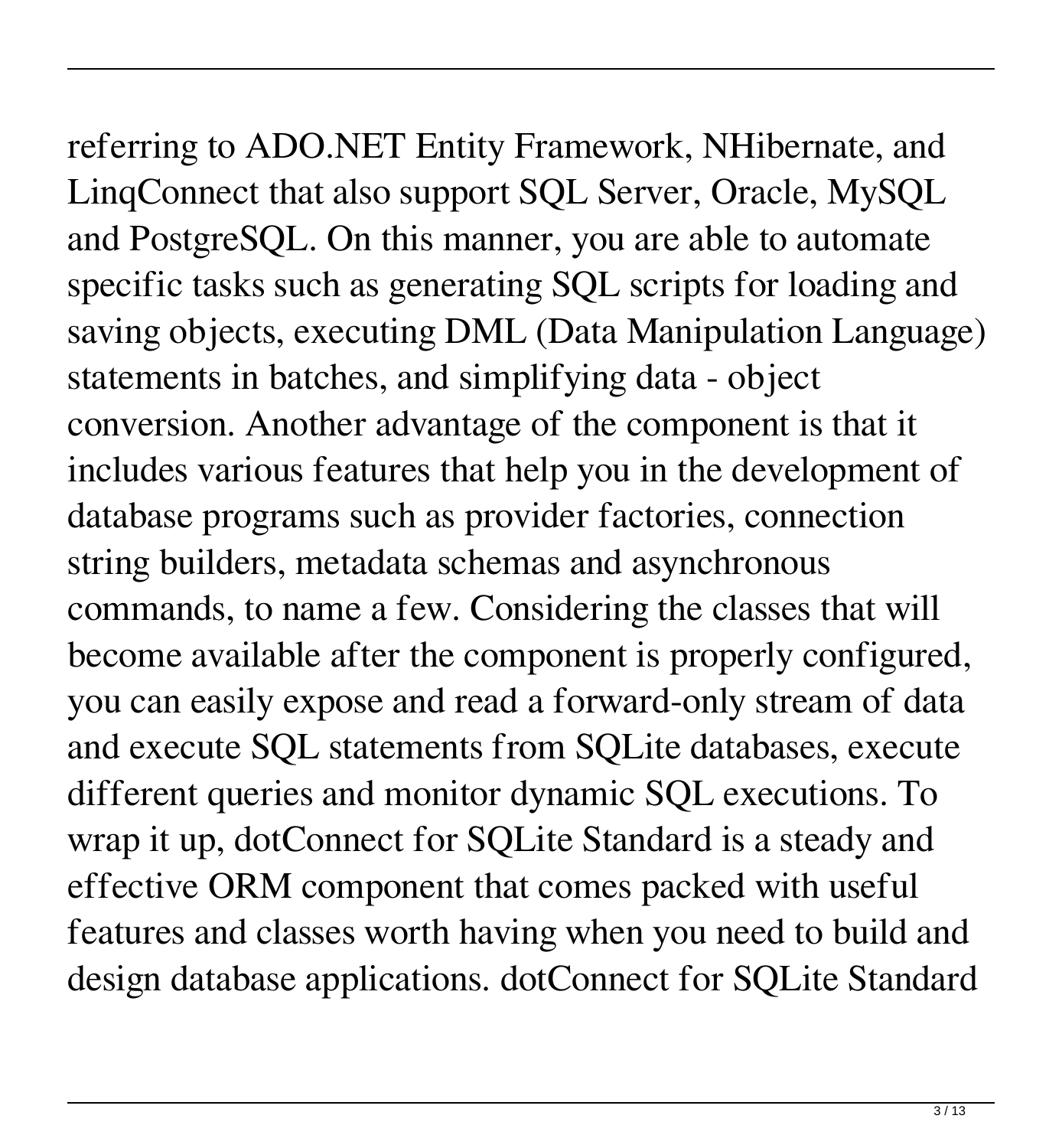Screenshot: Enterprise ready, stand-alone SQLite data provider for.NET. SQLite Data Provider for.NET is a SQLite database driver for.NET. This.NET Database provider is based on the SQLite version 3.7.11 and supports SQLite Standard and SQLite Compact Editions. SQLite Data Provider for.NET does not require any runtime DLLs and it also does not require the Microsoft.Data.SQLite.dll assembly. SQLite data provider is a SQLite database driver for.NET. SQL

**DotConnect For SQLite Standard Free Download (Latest)**

\* Asynchronously executes sqlite commands in memory \* Copies sqlite commands to a temporary file (sqlite\_command\_file) and reads it into memory \* Supports pre-populating databases with data from files, blobs, streams, and text \* Supports a number of unique features not available in the native SQLite.NET provider \* Supports custom User Defined Type (UDT) creation and custom Entity Data Model (EDM) support (built using Table data model) \* Supports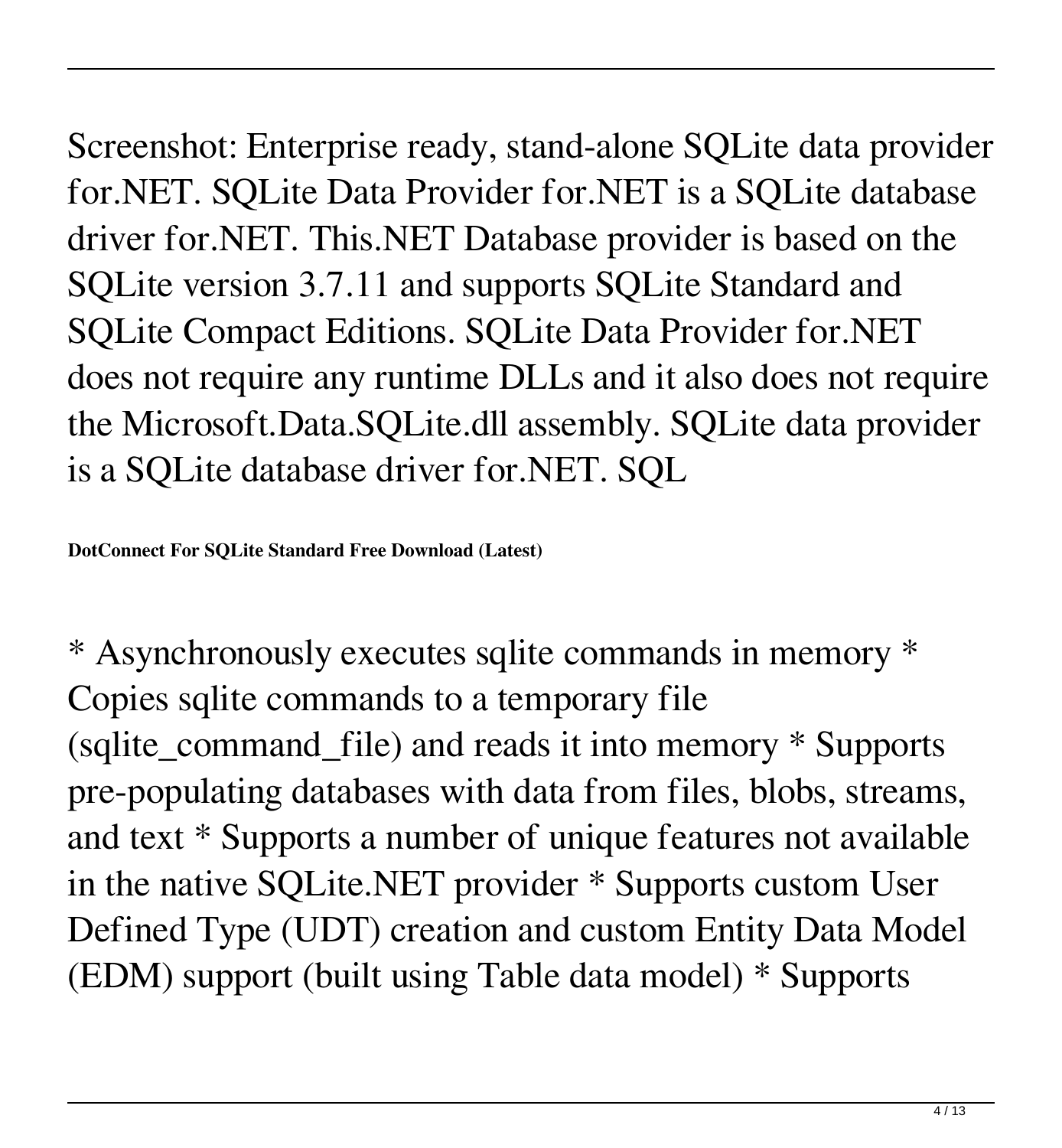### Table Data Model that allows you to create an EDM from a database \* Allows you to provide alternate access paths for a

table (denormalized mode) \* Supports Table Data Model that allows you to create an EDM from a database and denormalizes it by table in memory \* SQLite3.dll is bundled and will be used in the background by dotConnect for SQLite Standard Cracked Accounts \* Supports custom SQLite extensions and custom SQLite properties \* Supports SQL Express edition (Microsoft has removed Express edition from SQL Server 2008) \* Supports SQL Server 2008 Business Intelligence Solutions (the SQL Server CE version is not included) \* Supports SQL Server 2008 R2 Business Intelligence Solutions (including SQL Server Compact Edition, the SQL Server CE version is not included) \* Supports SQL Server 2008 (in Memory mode only, the SQL Server CE version is not included) \* Supports SQL Server 2008 R2 (in Memory mode only, the SQL Server CE version is not included) \* Supports SQL Server 2008 (in Memory mode only, the SQL Server CE version is not included) \* Supports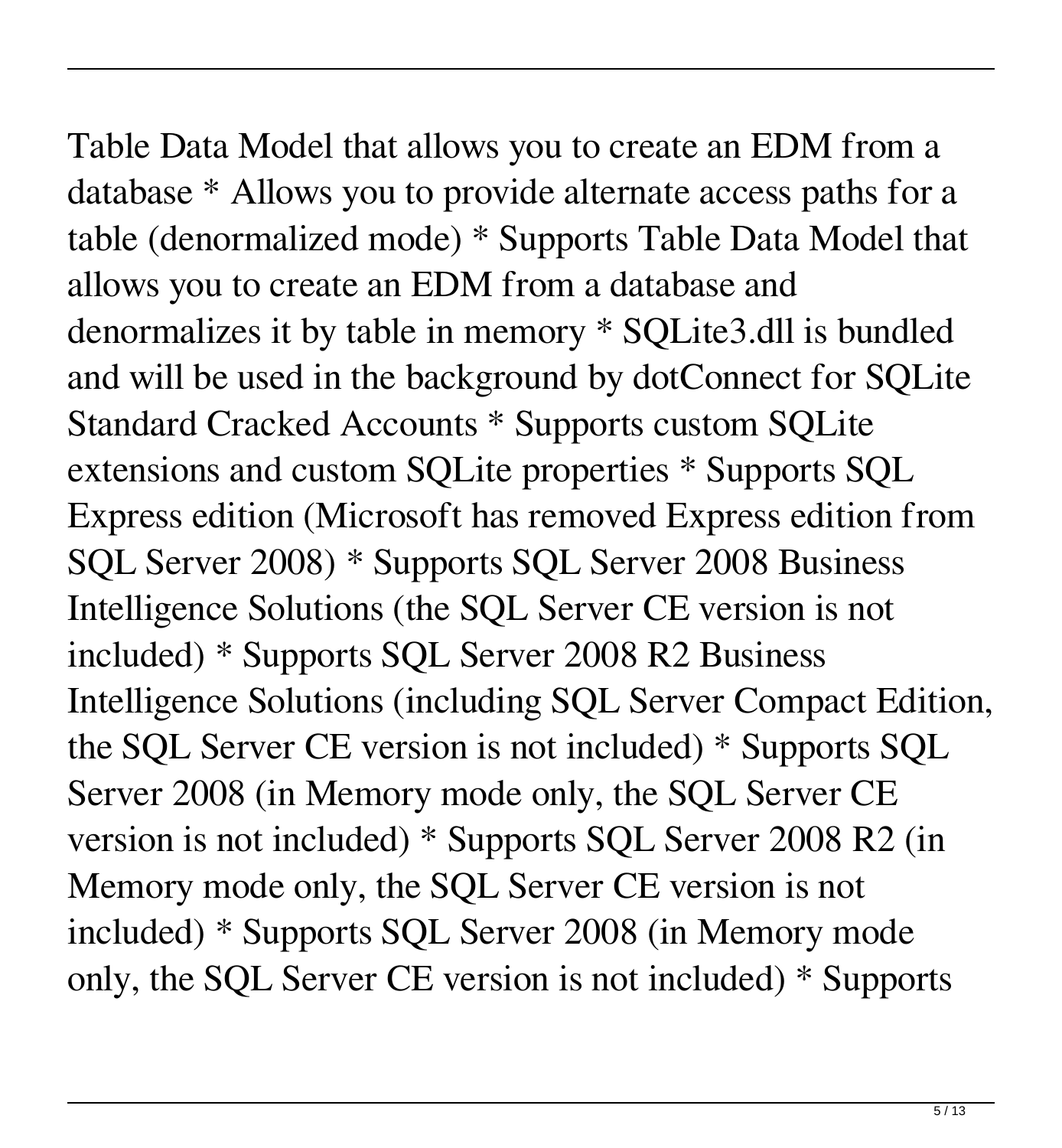SQL Server 2008 R2 (in Memory mode only, the SQL Server CE version is not included) \* Supports MySQL 5.1 or 5.2 (In Memory mode only, the SQL Server CE version is not included) \* Supports Oracle 10g or 11g (In Memory mode only, the SQL Server CE version is not included) \* Supports PostgreSQL 7.4 (In Memory mode only, the SQL Server CE version is not included) \* Supports SQL Server 7.0 (In Memory mode only, the SQL Server CE version is not included) \* Supports SQL Server 2005 (In Memory mode only, the SQL Server CE version is not included) \* Supports Microsoft Excel 2007 (x86 and x64) \* Supports Microsoft Access 2003 (x86 and x64) \* Supports SQL Server 2005 (in Memory mode only, the SQL Server CE version is not included 77a5ca646e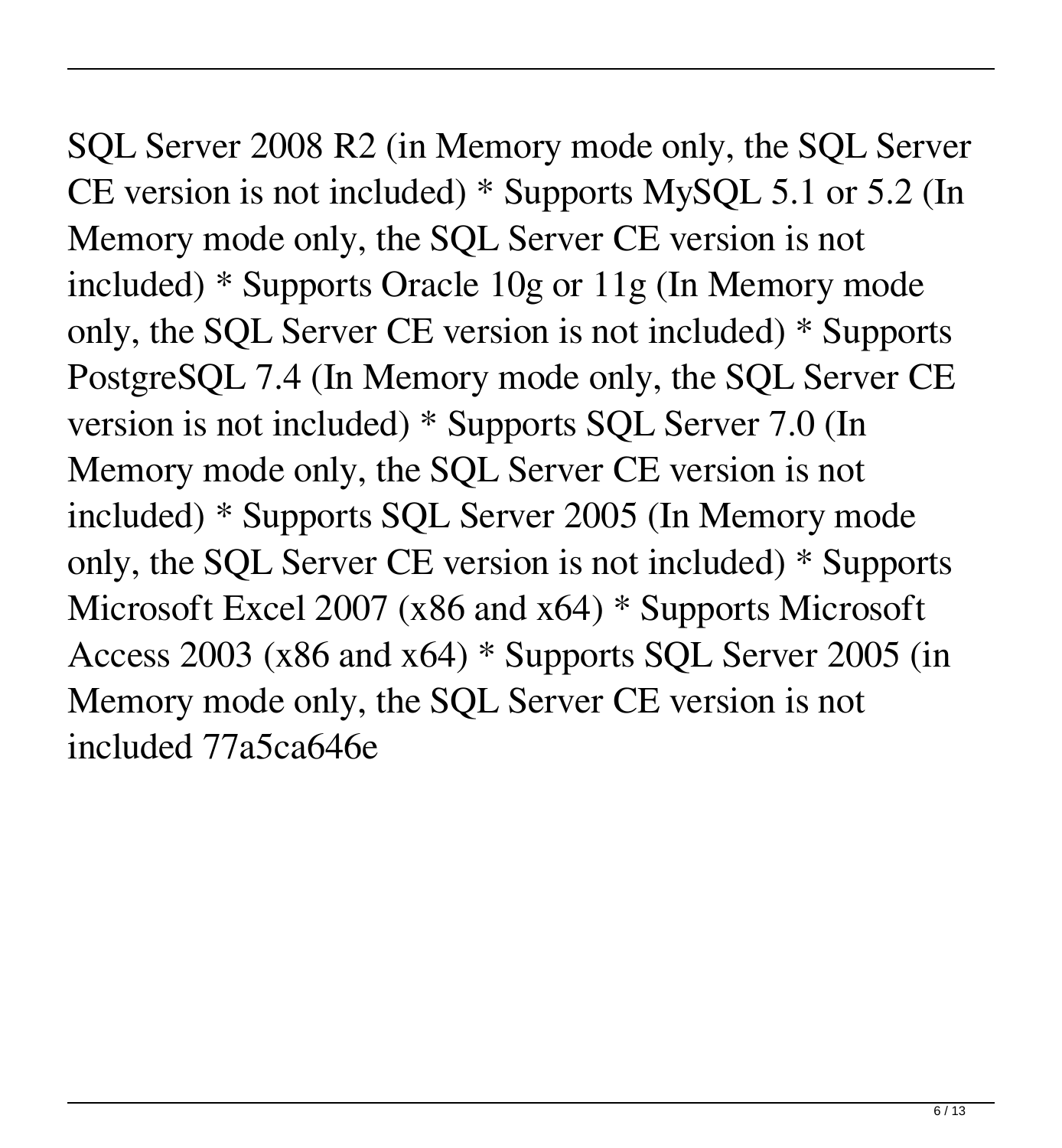Use this component for building database applications with SQLite. It includes a command-line SQLite driver, a set of generic components, entity providers, mapping components and a command line SQLite editor that you can use to edit your SQLite statements before you execute them. Also you can use it to read and write objects to SQLite databases. dotConnect for SQLite Standard Features: As far as the ORM (Object relational mapping) solutions are concerned, dotConnect for SQLite Standard comes bundled with intuitive and practical ORM models, here referring to ADO.NET Entity Framework, NHibernate, and LinqConnect that also support SQL Server, Oracle, MySQL and PostgreSQL. On this manner, you can automate specific tasks such as generating SQL scripts for loading and saving objects, executing DML (Data Manipulation Language) statements in batches, and simplifying data - object conversion. Also it includes provider factories, connection string builders, metadata schemas and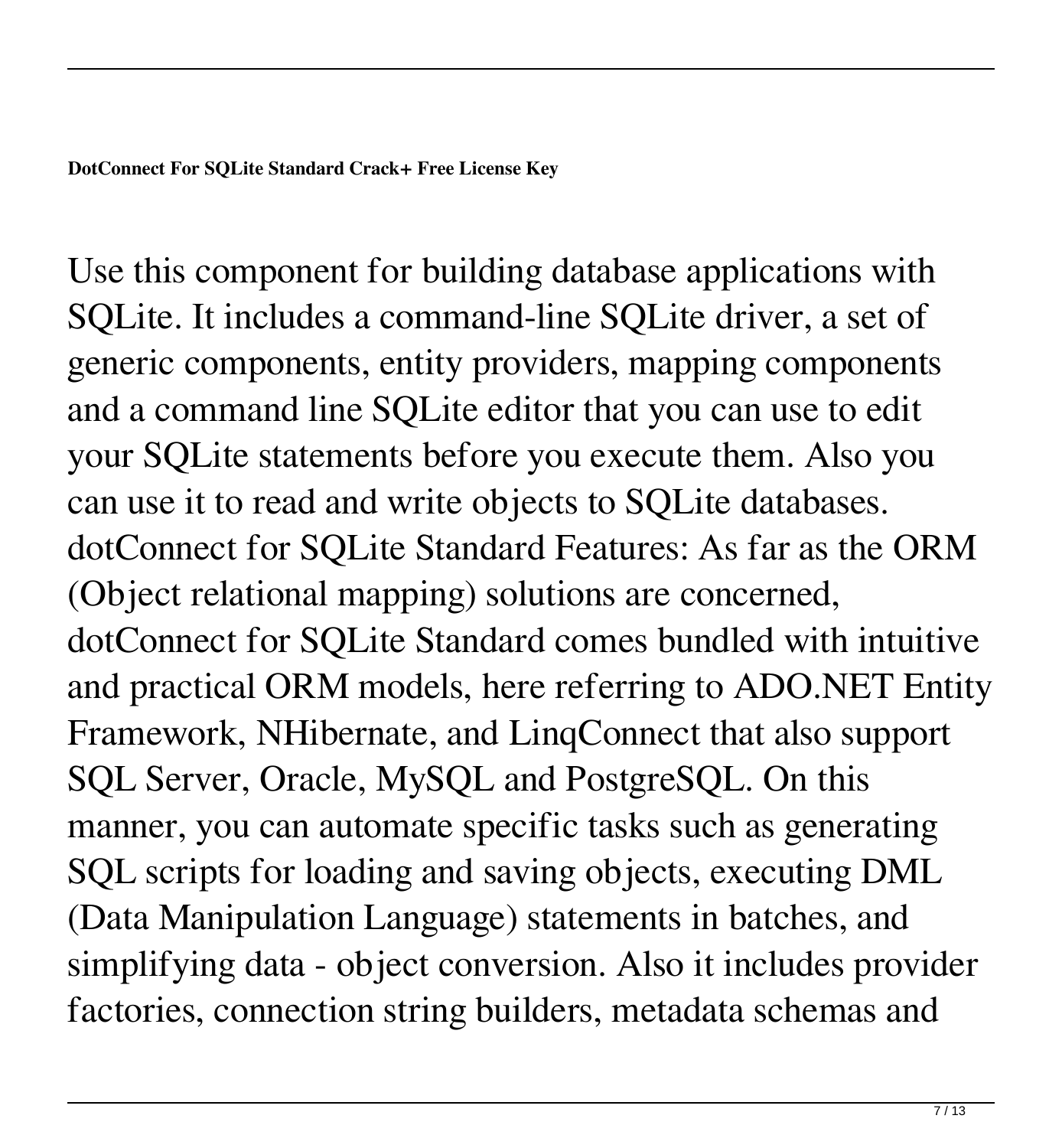### asynchronous commands, among other features. dotConnect for SQLite Standard Requirements: 2. Latest version of SQLite and the Microsoft Visual Studio 2010 or above are required 3. Latest version of Microsoft Visual Studio 2008 is required 4. dotConnect for SQLite Standard Notes: 1. Create Connection. The connection string is a string, in the form of a colon separated list of parameters, that represents the name of the database and the hostname, port, and user name, user password, and database name to connect to that database. 2. Generate Connection String. This can be done by selecting Tools, Options, Database Engine, Options. If an option named 'Connection string' is found, double click it to open the Edit Connection String dialog. 3. Connect to database. Click

then enter the path in the Source text box, and click OK. 4. Add Command to Database. Select the menu, and click Execute to execute the stored procedure. 5. Create Connection. The connection string is a string, in the form of a colon separated list of parameters, that represents the name of

Browse and select the drive on which the database resides,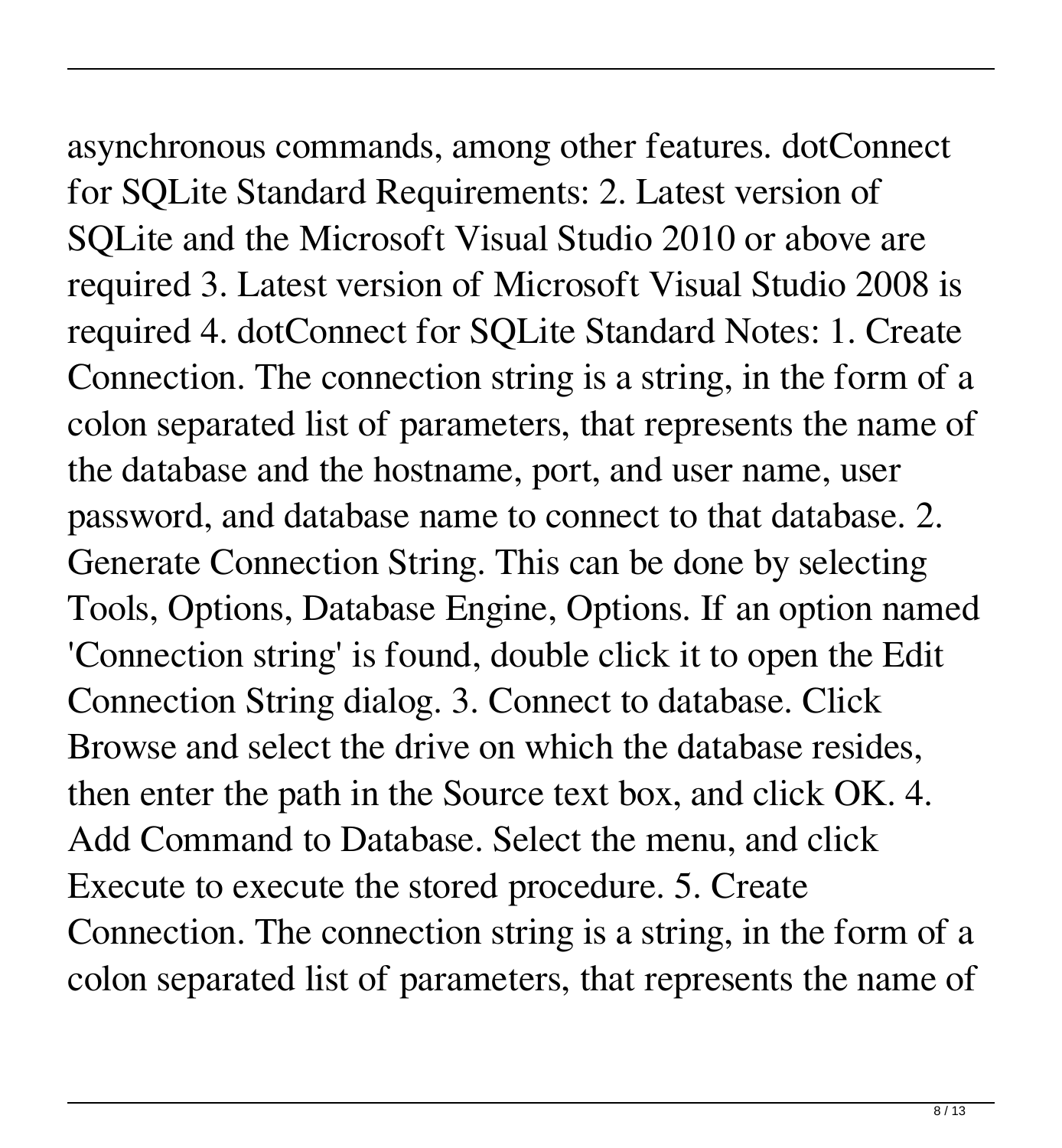the database and the hostname, port, and user name, user password, and database name to connect to that database. 6. Generate Connection String. This can be done by selecting Tools, Options, Database Engine, Options. If an option named '

**What's New in the?**

dotConnect for SQLite Standard is a practical and effective data provider especially designed for SQLite, being able to build database applications with ease. Mostly intended for developers and database administrators, this ORM - enabled data provider introduces new approaches for designing such apps. Since it is compatible with the latest versions of SQLite, Microsoft Visual Studio, SQL Server 2008 Business Intelligence Solutions and even Embarcadero Delphi Prism, dotConnect for SQLite Standard provides you with complete editors in order to simplify component tweaking. Developed with wide adaptability in mind, you can use this component in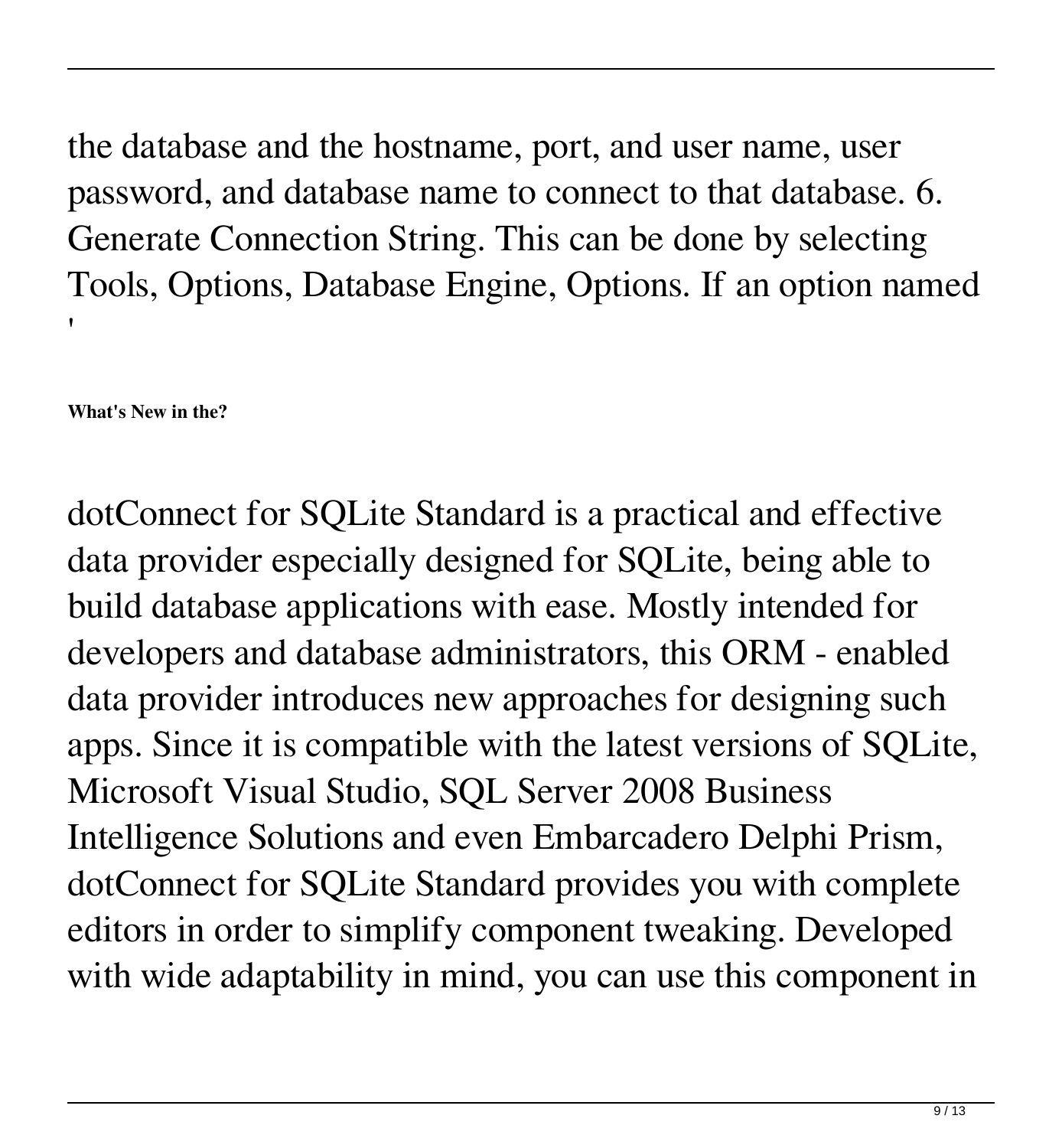# WinForms and ASP.NET applications effortlessly. This way,

you can make use of the entire capabilities of the SQLite engine, thus improving and optimizing your development process. As far as the ORM (Object-relational mapping) solutions are concerned, dotConnect for SQLite Standard comes bundled with intuitive and practical ORM models, here referring to ADO.NET Entity Framework, NHibernate, and LinqConnect that also support SQL Server, Oracle, MySQL and PostgreSQL. On this manner, you are able to automate specific tasks such as generating SQL scripts for loading and saving objects, executing DML (Data Manipulation Language) statements in batches, and simplifying data - object conversion. Another advantage of the component is that it includes various features that help you in the development of database programs such as provider factories, connection string builders, metadata schemas and asynchronous commands, to name a few. Considering the classes that will become available after the component is properly configured, you can easily expose and read a forward-only stream of data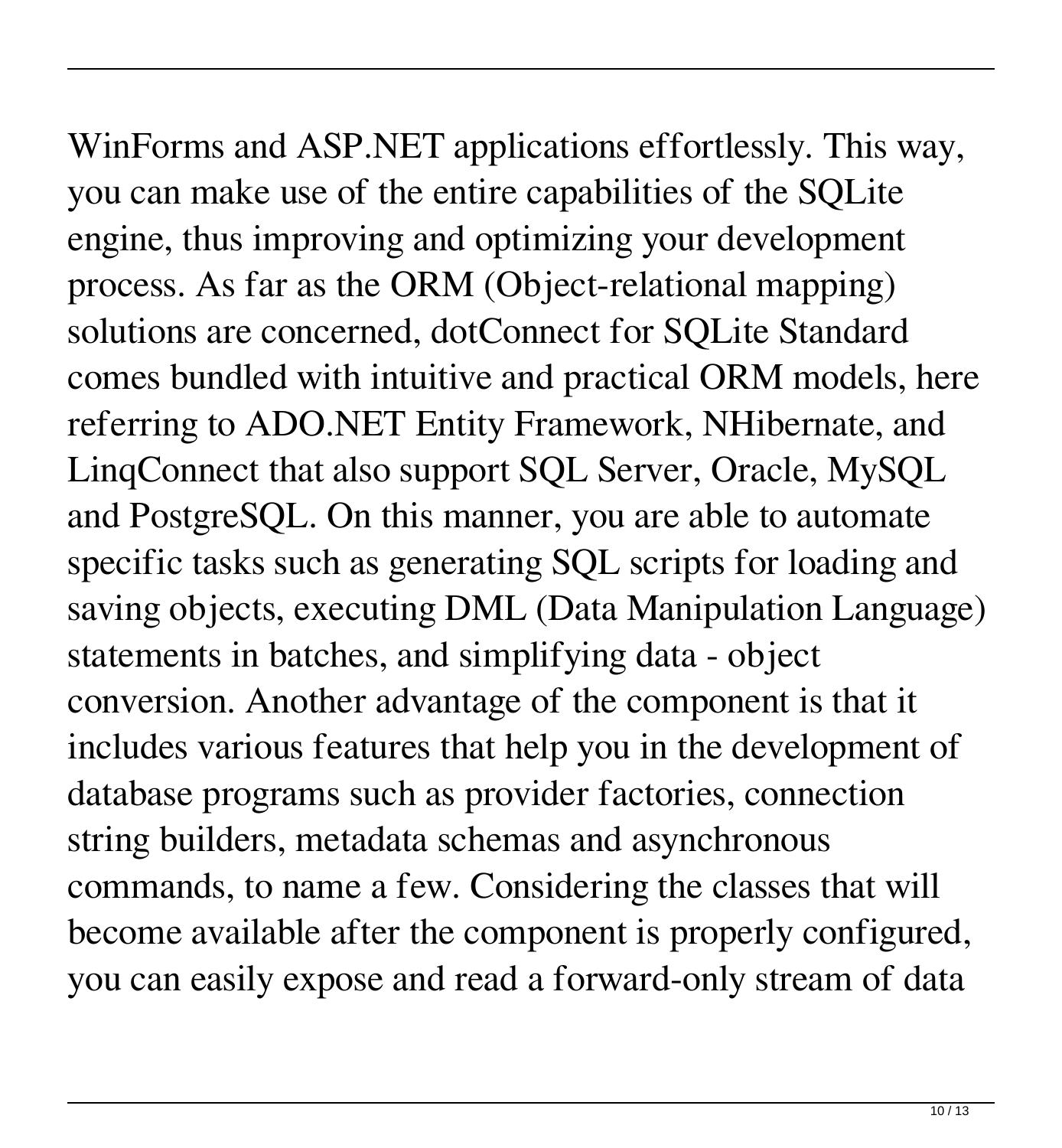# and execute SQL statements from SQLite databases, execute

different queries and monitor dynamic SQL executions. To wrap it up, dotConnect for SQLite Standard is a steady and effective ORM component that comes packed with useful features and classes worth having when you need to build and design database applications. dotConnect for SQLite Standard Download: To get this component you can download it from its website at www.dotconnectforsqlite.com. You can also find this component in both 32 and 64 bit editions. Iso Media Extractor is a versatile, easy-to-use, advanced multipurpose data extractor, which supports data extraction from more than 250 compressed and encrypted formats as well as a number of multimedia files including MP3, OGG, MOV, DVD, MPEG, VOB, and others. You can set the following properties to extract any type of data from the source: Name and location of target file, time-stamp of the target file, file-type, file size, date, artist name, album name, genre name, and other properties. Key features: Extract any type of data from the source, including: • Artist names, album names, and song titles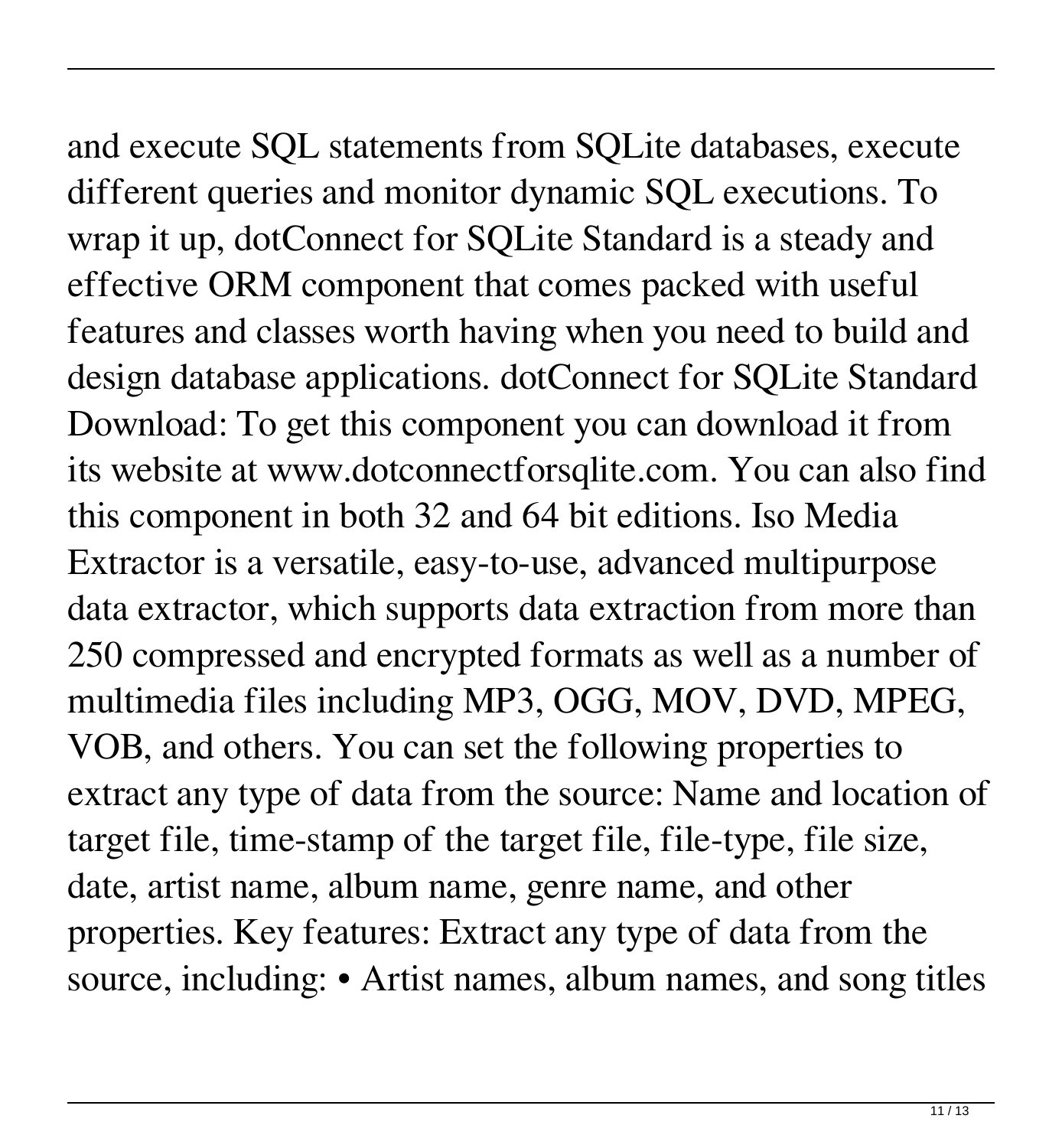• Album art and metadata (e.g., artist name, date of recording,